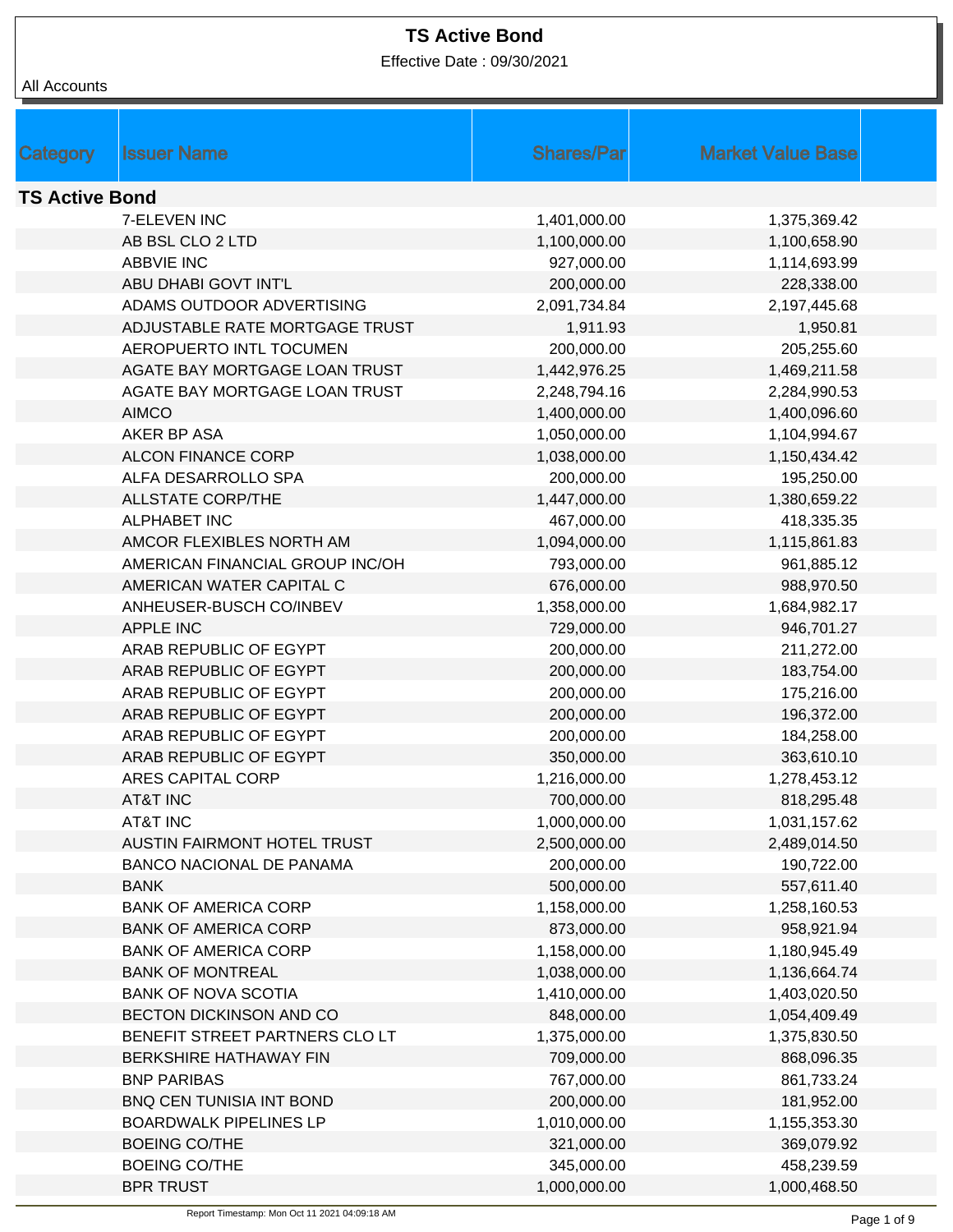Effective Date : 09/30/2021

| Category | <b>Issuer Name</b>                  | <b>Shares/Par</b> | <b>Market Value Base</b> |
|----------|-------------------------------------|-------------------|--------------------------|
|          | <b>BRASKEM AMERICA FINANCE</b>      | 773,000.00        | 999,102.50               |
|          | <b>BRASKEM NETHERLANDS</b>          | 200,000.00        | 212,480.00               |
|          | BRISTOL-MYERS SQUIBB CO             | 740,000.00        | 992,351.80               |
|          | <b>BRITISH TELECOMMUNICATIO</b>     | 1,340,000.00      | 1,400,585.15             |
|          | BSPRT 2018-FL4 ISSUER LTD.          | 825,000.00        | 822,940.64               |
|          | <b>BURLINGTN NORTH SANTA FE</b>     | 899,000.00        | 1,257,742.85             |
|          | CANADIAN NATURAL RESOURCES LTD      | 712,000.00        | 945,315.28               |
|          | CEMEX SAB DE CV                     | 300,000.00        | 300,180.00               |
|          | <b>CENOVUS ENERGY INC</b>           | 832,000.00        | 989,939.70               |
|          | CF HIPPOLYTA ISSUER LLC             | 996,227.15        | 1,009,486.24             |
|          | <b>CHARLES SCHWAB CORP/THE</b>      | 1,160,000.00      | 1,161,558.30             |
|          | CHARTER COMM OPT LLC/CAP            | 773,000.00        | 1,048,996.21             |
|          | CHENIERE CORP CHRISTI HD            | 1,370,000.00      | 1,549,323.56             |
|          | <b>CIFC FUNDING LTD</b>             | 1,505,000.00      | 1,505,532.77             |
|          | CIT GROUP HOME EQUITY LOAN TRU      | 2,023.22          | 2,070.50                 |
|          | <b>CITIGROUP INC</b>                | 494,000.00        | 620,522.85               |
|          | <b>CITIGROUP INC</b>                | 770,000.00        | 829,829.74               |
|          | <b>CITIGROUP INC</b>                | 1,290,000.00      | 1,294,002.06             |
|          | CLEVELAND ELEC ILLUMINAT            | 1,303,000.00      | 1,517,714.80             |
|          | CNH INDUSTRIAL CAP LLC              | 1,422,000.00      | 1,415,160.21             |
|          | CODELCO INC                         | 200,000.00        | 221,000.00               |
|          | <b>COINSTAR FUNDING LLC</b>         | 2,872,500.00      | 2,877,259.73             |
|          | <b>COMCAST CORP</b>                 | 899,000.00        | 1,027,238.21             |
|          | <b>COMM MORTGAGE TRUST</b>          | 1,365,548.59      | 1,377,019.33             |
|          | <b>COMMONSPIRIT HEALTH</b>          | 440,000.00        | 466,856.51               |
|          | <b>COMMONSPIRIT HEALTH</b>          | 966,000.00        | 1,100,565.90             |
|          | COOPERATIEVE RABOBANK UA            | 1,187,000.00      | 1,169,471.44             |
|          | <b>CORESTATES CAPTL III</b>         | 1,555,000.00      | 1,516,312.14             |
|          | <b>COSTA RICA GOVERNMENT</b>        | 200,000.00        | 177,502.00               |
|          | CREDIT SUISSE MORTGAGE TRUST        | 638,356.98        | 643,731.12               |
|          | <b>CREDIT SUISSE MORTGAGE TRUST</b> | 814,959.60        | 820,586.81               |
|          | <b>CREDIT SUISSE MORTGAGE TRUST</b> | 1,236,377.42      | 1,243,772.94             |
|          | <b>CREDIT SUISSE MORTGAGE TRUST</b> | 1,208,152.56      | 1,220,413.13             |
|          | <b>CREDIT SUISSE MORTGAGE TRUST</b> | 1,275,903.59      | 1,284,052.66             |
|          | <b>CREDIT SUISSE MORTGAGE TRUST</b> | 795,675.28        | 837,460.25               |
|          | <b>CROWN CASTLE INTL CORP</b>       | 1,119,000.00      | 1,229,686.87             |
|          | <b>CVS HEALTH CORP</b>              | 883,000.00        | 1,135,654.07             |
|          | <b>DBUBS MORTGAGE TRUST</b>         | 580,000.00        | 611,418.54               |
|          | DEUTSCHE TELEKOM INT FIN            | 392,000.00        | 580,858.38               |
|          | DH EUROPE FINANCE                   | 1,180,000.00      | 1,255,946.49             |
|          | DIAMONDBACK ENERGY INC              | 1,049,000.00      | 1,088,037.52             |
|          | DOMINICAN REPUBLIC                  | 200,000.00        | 211,820.00               |
|          | DOMINICAN REPUBLIC                  | 100,000.00        | 111,501.00               |
|          | <b>DOMINICAN REPUBLIC</b>           | 150,000.00        | 168,751.50               |
|          | <b>DOMINICAN REPUBLIC</b>           | 200,000.00        | 204,002.00               |
|          | DREYFUS GOVERNMENT CASH MANAGE      | 4,377,168.86      | 4,377,168.86             |
|          | DRIVEN BRANDS FUNDING LLC           | 1,275,000.00      | 1,275,000.00             |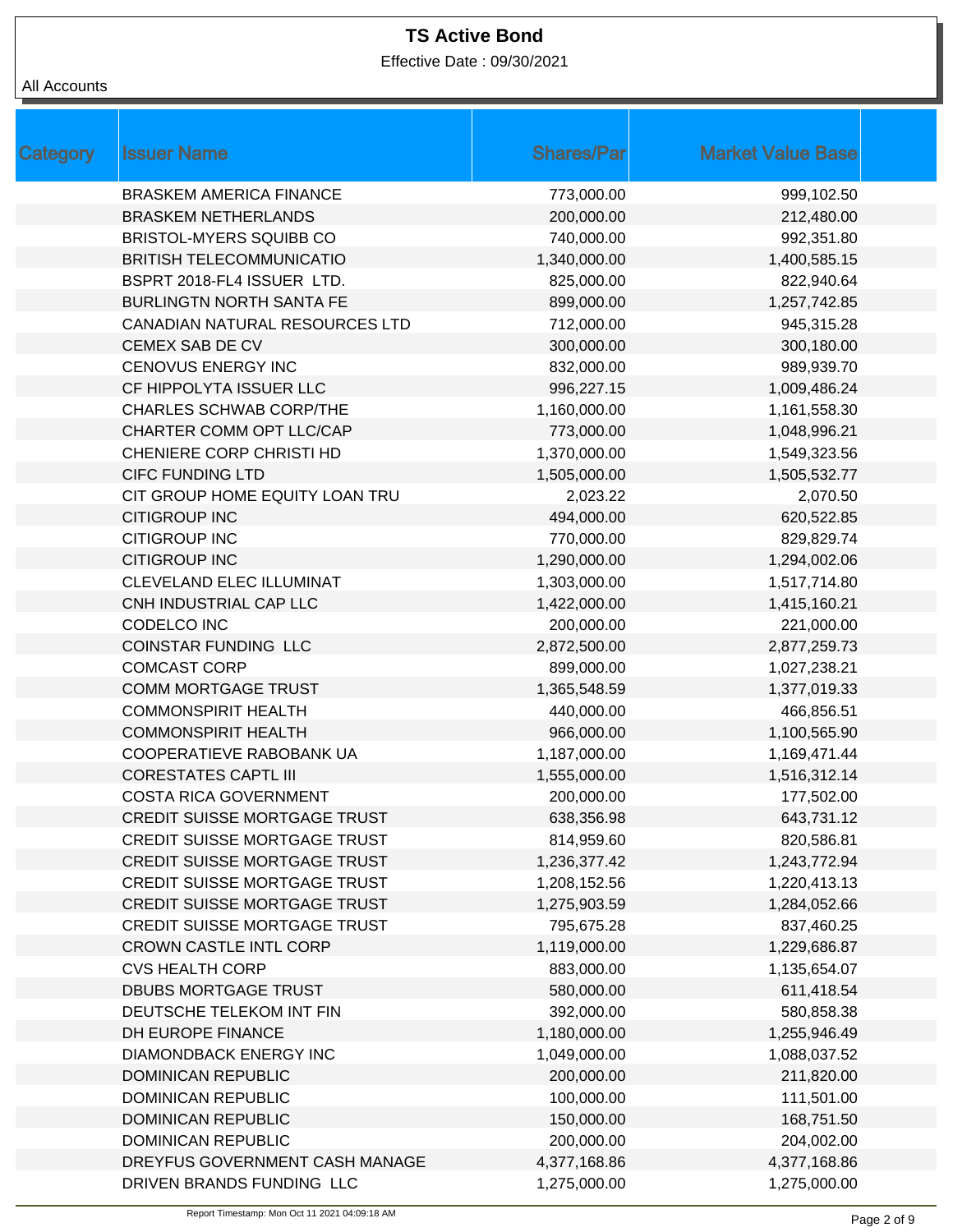Effective Date : 09/30/2021

| Category | <b>Issuer Name</b>                  | <b>Shares/Par</b> | <b>Market Value Base</b> |
|----------|-------------------------------------|-------------------|--------------------------|
|          | DUKE ENERGY PROGRESS LLC            | 825,000.00        | 969,748.78               |
|          | <b>ECOPETROL SA</b>                 | 400,000.00        | 468,200.00               |
|          | <b>EDISON INTERNATIONAL</b>         | 819,000.00        | 872,514.31               |
|          | ELECTRICITE DE FRANCE SA            | 1,068,000.00      | 1,306,142.58             |
|          | <b>ENABLE MIDSTREAM PARTNERS LP</b> | 1,268,000.00      | 1,373,141.43             |
|          | <b>EQUINIX INC</b>                  | 954,000.00        | 1,011,243.94             |
|          | <b>ESKOM HOLDINGS SOC LTD</b>       | 200,000.00        | 207,963.20               |
|          | <b>FANNIE MAE</b>                   | 102,974.27        | 537.15                   |
|          | <b>FANNIE MAE</b>                   | 19,478.68         | 19,798.40                |
|          | <b>FANNIE MAE</b>                   | 502,583.63        | 531,577.03               |
|          | <b>FANNIE MAE</b>                   | 25,561.11         | 28,522.07                |
|          | <b>FANNIE MAE</b>                   | 7,799.64          | 7,886.46                 |
|          | <b>FANNIE MAE</b>                   | 5,718.94          | 5,741.02                 |
|          | <b>FANNIE MAE</b>                   | 9,553.15          | 10,836.50                |
|          | <b>FANNIE MAE</b>                   | 134,526.85        | 152,028.30               |
|          | <b>FANNIE MAE</b>                   | 50,917.71         | 54,089.66                |
|          | <b>FANNIE MAE</b>                   | 337,587.24        | 380,308.29               |
|          | <b>FANNIE MAE</b>                   | 326,120.28        | 361,036.57               |
|          | <b>FANNIE MAE</b>                   | 65,174.68         | 74,483.77                |
|          | <b>FANNIE MAE</b>                   | 1,878,458.45      | 2,050,289.78             |
|          | <b>FANNIE MAE</b>                   | 388,936.07        | 434,330.56               |
|          | <b>FANNIE MAE</b>                   | 27,995.15         | 30,497.86                |
|          | <b>FANNIE MAE</b>                   | 17,055.95         | 17,116.53                |
|          | <b>FANNIE MAE</b>                   | 17,737.76         | 20,210.05                |
|          | <b>FANNIE MAE</b>                   | 160,823.68        | 185,570.04               |
|          | <b>FANNIE MAE</b>                   | 99,730.76         | 117,778.35               |
|          | <b>FANNIE MAE</b>                   | 56,653.88         | 60,452.08                |
|          | <b>FANNIE MAE</b>                   | 34,531.04         | 38,683.90                |
|          | <b>FANNIE MAE</b>                   | 55,844.97         | 62,738.47                |
|          | <b>FANNIE MAE</b>                   | 65,366.90         | 76,578.58                |
|          | <b>FANNIE MAE</b>                   | 575,813.36        | 656,313.73               |
|          | <b>FANNIE MAE</b>                   | 2,445,453.88      | 2,452,255.79             |
|          | <b>FANNIE MAE</b>                   | 1,762,674.13      | 1,819,122.36             |
|          | <b>FANNIE MAE</b>                   | 1,913,451.96      | 1,983,780.71             |
|          | <b>FANNIE MAE</b>                   | 641,307.92        | 645,067.20               |
|          | <b>FANNIE MAE</b>                   | 2,445,520.48      | 2,458,611.89             |
|          | <b>FANNIE MAE</b>                   | 1,147,979.46      | 1,188,431.32             |
|          | <b>FANNIE MAE</b>                   | 1,197,965.26      | 1,235,924.92             |
|          | <b>FANNIE MAE</b>                   | 22,407.66         | 27,075.75                |
|          | <b>FANNIE MAE</b>                   | 55,361.08         | 65,438.64                |
|          | <b>FANNIE MAE</b>                   | 3,738.36          | 4,191.66                 |
|          | <b>FANNIE MAE</b>                   | 103,146.20        | 115,491.07               |
|          | <b>FANNIE MAE</b>                   | 397,055.23        | 462,848.55               |
|          | <b>FANNIE MAE</b>                   | 296,396.76        | 317,002.50               |
|          | <b>FANNIE MAE</b>                   | 120,324.09        | 134,894.34               |
|          | <b>FANNIE MAE</b>                   | 197,130.51        | 221,001.46               |
|          | <b>FANNIE MAE</b>                   | 45,597.55         | 50,486.83                |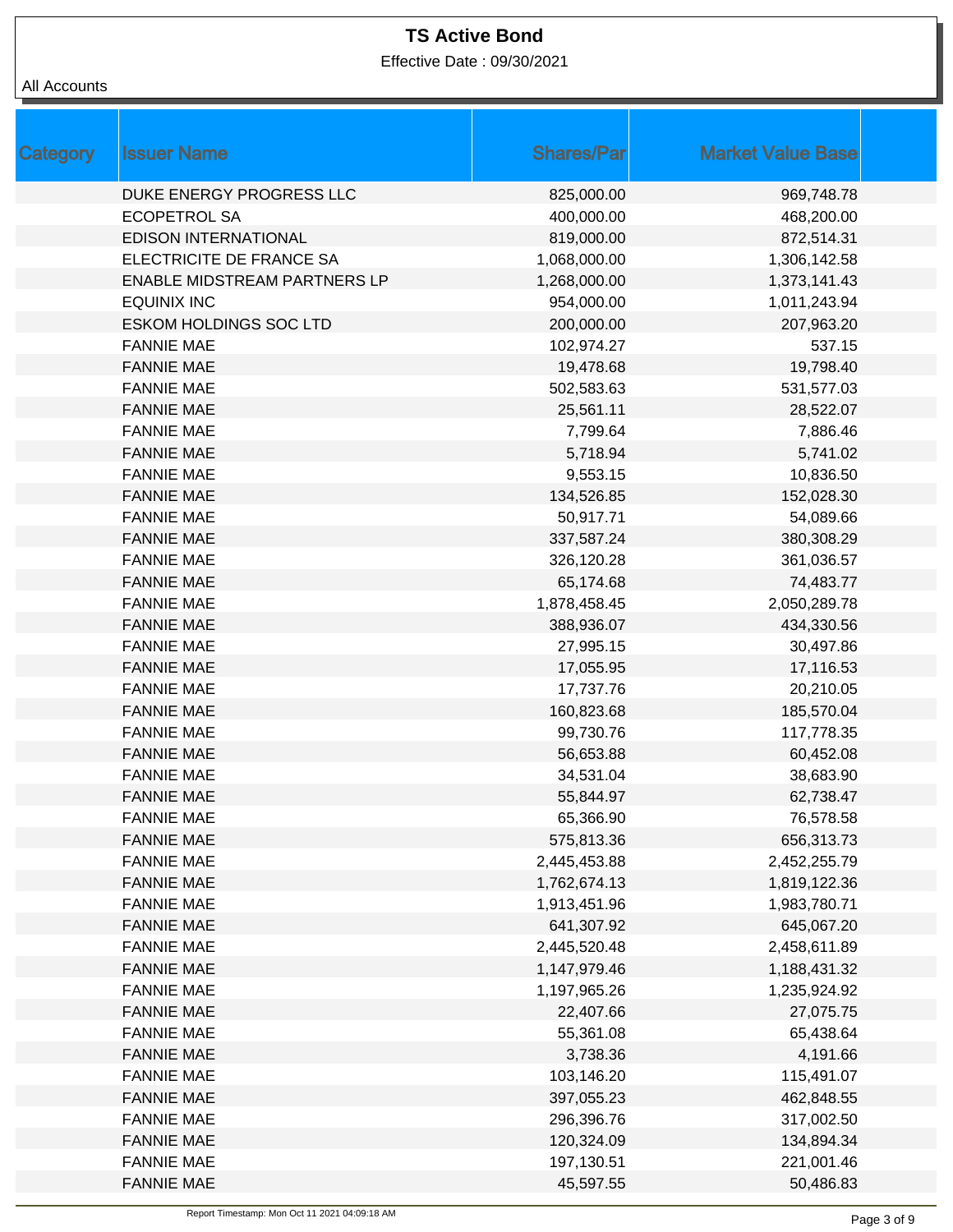Effective Date : 09/30/2021

| <b>Category</b> | <b>Issuer Name</b>             | <b>Shares/Par</b> | <b>Market Value Base</b> |
|-----------------|--------------------------------|-------------------|--------------------------|
|                 | <b>FANNIE MAE</b>              | 98,876.74         | 105,117.82               |
|                 | <b>FANNIE MAE</b>              | 1,129,710.16      | 1,138,397.51             |
|                 | <b>FANNIE MAE</b>              | 27,371.28         | 28,777.53                |
|                 | <b>FANNIE MAE</b>              | 45,198.16         | 51,700.02                |
|                 | <b>FANNIE MAE</b>              | 59,634.13         | 65,423.34                |
|                 | <b>FANNIE MAE</b>              | 357,769.78        | 402,212.31               |
|                 | <b>FANNIE MAE</b>              | 34,101.31         | 38,397.34                |
|                 | <b>FANNIEMAE WHOLE LOAN</b>    | 9,605.07          | 10,244.54                |
|                 | FANNIEMAE WHOLE LOAN           | 59,759.90         | 59,448.63                |
|                 | <b>FEDEX CORP</b>              | 1,034,000.00      | 1,309,576.69             |
|                 | FHLMC STRUCTURED PASS THROUGH  | 127,412.26        | 151,822.72               |
|                 | FIN DEPT GOVT SHARJAH          | 200,000.00        | 177,880.00               |
|                 | <b>FISERV INC</b>              | 1,181,000.00      | 1,286,118.06             |
|                 | FORD MOTOR CREDIT CO LLC       | 615,000.00        | 635,756.25               |
|                 | <b>FREDDIE MAC</b>             | 15,575.59         | 17,494.78                |
|                 | <b>FREDDIE MAC</b>             | 12,771.45         | 14,353.29                |
|                 | <b>FREDDIE MAC</b>             | 31,089.95         | 34,223.47                |
|                 | <b>FREDDIE MAC</b>             | 3,418.34          | 3,967.58                 |
|                 | <b>FREDDIE MAC</b>             | 10,722.71         | 12,237.05                |
|                 | <b>FREDDIE MAC</b>             | 1,853,998.10      | 2,079,161.91             |
|                 | <b>FREDDIE MAC</b>             | 170,258.86        | 194,889.98               |
|                 | <b>FREDDIE MAC</b>             | 29,254.05         | 31,291.52                |
|                 | <b>FREDDIE MAC</b>             | 58,632.34         | 62,570.91                |
|                 | <b>FREDDIE MAC</b>             | 76,805.93         | 81,634.16                |
|                 | <b>FREDDIE MAC</b>             | 1,971,180.16      | 2,180,729.54             |
|                 | <b>FREDDIE MAC</b>             | 56,121.91         | 62,715.64                |
|                 | <b>FREDDIE MAC</b>             | 343,589.42        | 386,396.21               |
|                 | <b>FREDDIE MAC</b>             | 8,543.77          | 9,720.42                 |
|                 | <b>FREDDIE MAC</b>             | 50,084.54         | 56,303.60                |
|                 | <b>FREDDIE MAC</b>             | 5,593.33          | 6,327.67                 |
|                 | <b>FREDDIE MAC</b>             | 12,684.68         | 14,486.67                |
|                 | <b>FREDDIE MAC</b>             | 8,119.35          | 9,258.68                 |
|                 | <b>FREDDIE MAC</b>             | 980,594.19        | 1,014,157.78             |
|                 | <b>FREDDIE MAC</b>             | 770,321.28        | 862,393.01               |
|                 | <b>FREDDIE MAC</b>             | 2,924,376.30      | 3,415,905.18             |
|                 | <b>FREMF MORTGAGE TRUST</b>    | 1,189,000.00      | 1,216,114.31             |
|                 | <b>GALAXY PIPELINE ASSETS</b>  | 350,000.00        | 344,566.42               |
|                 | <b>GE CAPITAL INTL FUNDING</b> | 542,000.00        | 649,204.60               |
|                 | <b>GENERAL MOTORS FINL CO</b>  | 643,000.00        | 705,809.50               |
|                 | <b>GENERAL MOTORS FINL CO</b>  | 528,000.00        | 634,923.35               |
|                 | <b>GENM CAPITAL LABUAN</b>     | 200,000.00        | 197,690.91               |
|                 | <b>GENNEIA SA</b>              | 203,000.00        | 194,271.00               |
|                 | GMRF MORTGAGE ACQUISITION CO.  | 92,088.55         | 92,992.67                |
|                 | <b>GOLDMAN SACHS GROUP INC</b> | 608,000.00        | 668,905.57               |
|                 | <b>GOLDMAN SACHS GROUP INC</b> | 1,376,000.00      | 1,390,062.72             |
|                 | GOVERNMENT NATIONAL MORTGAGE A | 852,191.17        | 971,831.17               |
|                 | GOVERNMENT NATIONAL MORTGAGE A | 1,160,830.46      | 1,274,685.64             |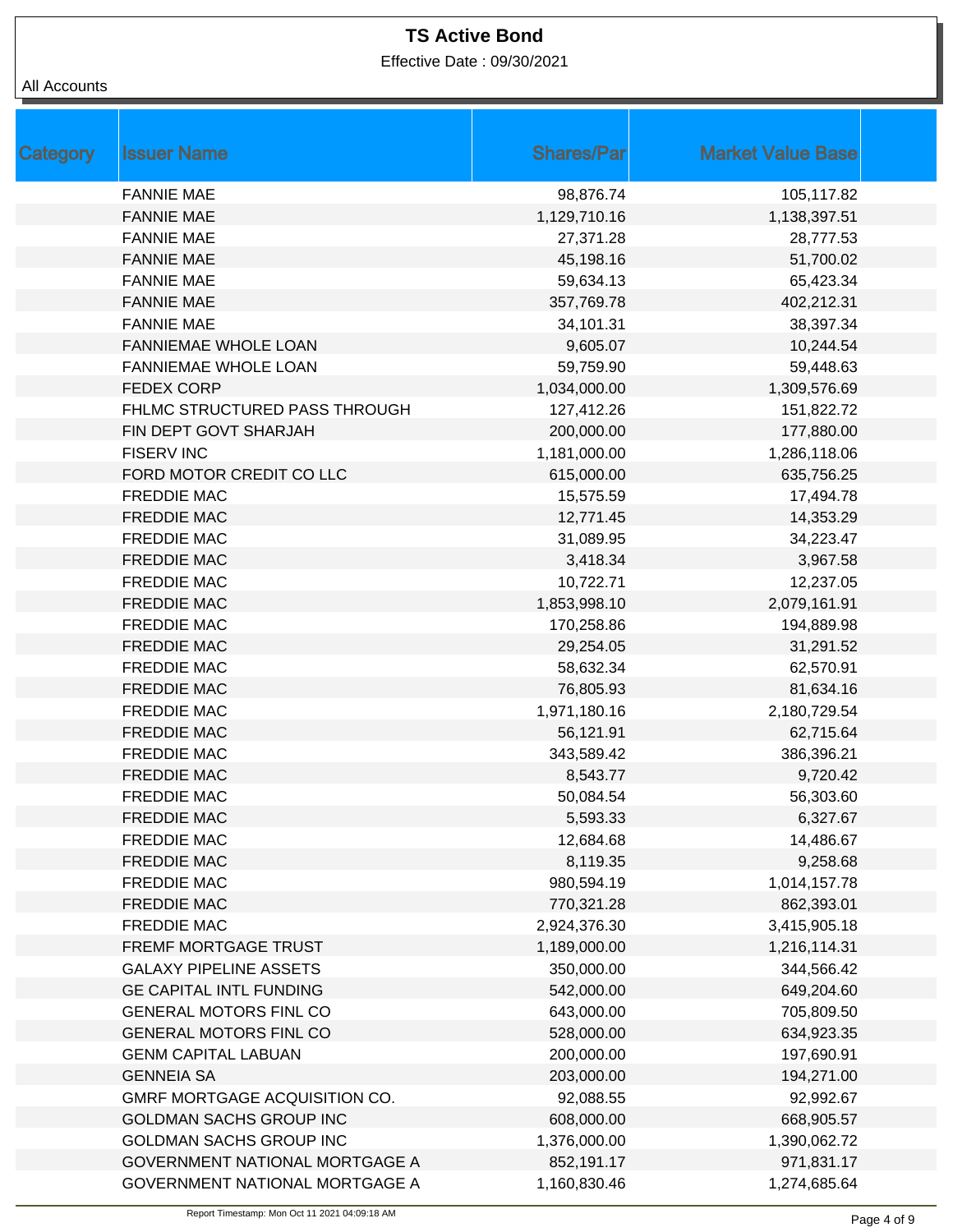Effective Date : 09/30/2021

| Category | <b>Issuer Name</b>                    | <b>Shares/Par</b> | <b>Market Value Base</b> |
|----------|---------------------------------------|-------------------|--------------------------|
|          | <b>GOVERNMENT NATIONAL MORTGAGE A</b> | 5,080,035.40      | 91,182.57                |
|          | <b>GOVERNMENT NATIONAL MORTGAGE A</b> | 2,127,644.33      | 130,253.11               |
|          | <b>GOVERNMENT NATIONAL MORTGAGE A</b> | 10,575,428.45     | 489,898.26               |
|          | <b>GOVERNMENT OF JAMAICA</b>          | 150,000.00        | 208,126.50               |
|          | <b>GS MORTGAGE SECURITIES TRUST</b>   | 1,750,000.00      | 1,879,212.65             |
|          | <b>GS MORTGAGE SECURITIES TRUST</b>   | 595,000.00        | 607,174.30               |
|          | <b>GS MORTGAGE-BACKED SECURITIES</b>  | 525,278.36        | 533,711.28               |
|          | <b>GS MORTGAGE-BACKED SECURITIES</b>  | 1,028,232.62      | 1,039,920.54             |
|          | HEALTHCARE REALTY TRUST INC           | 1,281,000.00      | 1,284,098.66             |
|          | HEWLETT PACKARD ENTERPRISE CO         | 1,216,000.00      | 1,343,116.10             |
|          | HILTON GRAND VACATIONS TRUST          | 849,695.30        | 883,531.78               |
|          | HOME DEPOT INC/THE                    | 645,000.00        | 919,853.70               |
|          | <b>HONO MORTGAGE TRUST</b>            | 1,150,000.00      | 1,149,986.20             |
|          | <b>HOST HOTELS &amp; RESORTS LP</b>   | 1,244,000.00      | 1,362,029.64             |
|          | <b>HSBC HOLDINGS PLC</b>              | 833,000.00        | 917,124.14               |
|          | <b>HUDSON YARDS</b>                   | 3,000,000.00      | 3,169,710.90             |
|          | <b>HUNGARY</b>                        | 300,000.00        | 295,407.00               |
|          | <b>HUNTINGTON BANCSHARES INC/OH</b>   | 1,327,000.00      | 1,370,623.19             |
|          | <b>HYUNDAI CAPITAL AMERICA</b>        | 1,068,000.00      | 1,109,648.53             |
|          | <b>IMPERIAL BRANDS FIN PLC</b>        | 1,179,000.00      | 1,284,946.53             |
|          | <b>INDONESIA ASAHAN ALUMINI</b>       | 200,000.00        | 230,000.00               |
|          | <b>INDONESIA ASAHAN ALUMINI</b>       | 200,000.00        | 257,260.00               |
|          | <b>ISLAMIC REP OF PAKISTAN</b>        | 300,000.00        | 293,823.00               |
|          | <b>ISLAMIC REP OF PAKISTAN</b>        | 200,000.00        | 198,750.00               |
|          | <b>IVORY COAST</b>                    | 200,000.00        | 219,500.00               |
|          | JACK IN THE BOX FUNDING LLC           | 1,637,625.00      | 1,671,078.40             |
|          | JERSEY MIKE'S FUNDING LLC             | 970,000.00        | 1,029,240.81             |
|          | JOHN DEERE CAPITAL CORP               | 1,123,000.00      | 1,167,771.57             |
|          | JP MORGAN CHASE COMMERCIAL MOR        | 528,000.00        | 554,044.23               |
|          | JP MORGAN CHASE COMMERCIAL MOR        | 1,600,000.00      | 1,597,896.16             |
|          | JP MORGAN CHASE COMMERCIAL MOR        | 1,200,000.00      | 1,204,827.48             |
|          | JP MORGAN MORTGAGE TRUST              | 586,944.62        | 594,898.72               |
|          | JP MORGAN MORTGAGE TRUST              | 25,135.37         | 26,355.86                |
|          | JP MORGAN MORTGAGE TRUST              | 18,800.46         | 19,076.53                |
|          | JP MORGAN MORTGAGE TRUST              | 20,627.79         | 16,972.63                |
|          | JP MORGAN MORTGAGE TRUST              | 964,405.45        | 972,010.17               |
|          | JP MORGAN MORTGAGE TRUST              | 1,696,564.42      | 1,702,575.86             |
|          | JP MORGAN MORTGAGE TRUST              | 1,572,332.10      | 1,597,575.89             |
|          | <b>JPMORGAN CHASE &amp; CO</b>        | 1,113,000.00      | 1,211,382.31             |
|          | JPMORGAN CHASE & CO                   | 1,447,000.00      | 1,502,903.56             |
|          | KAZMUNAYGAS NATIONAL CO               | 500,000.00        | 558,870.00               |
|          | KAZMUNAYGAS NATIONAL CO               | 200,000.00        | 239,976.00               |
|          | KINGDOM OF BAHRAIN                    | 200,000.00        | 197,000.00               |
|          | <b>KROGER CO</b>                      | 717,000.00        | 907,807.50               |
|          | <b>LEBANESE REPUBLIC</b>              | 200,000.00        | 32,977.60                |
|          | LLOYDS BANKING GROUP PLC              | 1,069,000.00      | 1,162,914.11             |
|          | LOWE'S COS INC                        | 1,274,000.00      | 1,491,976.74             |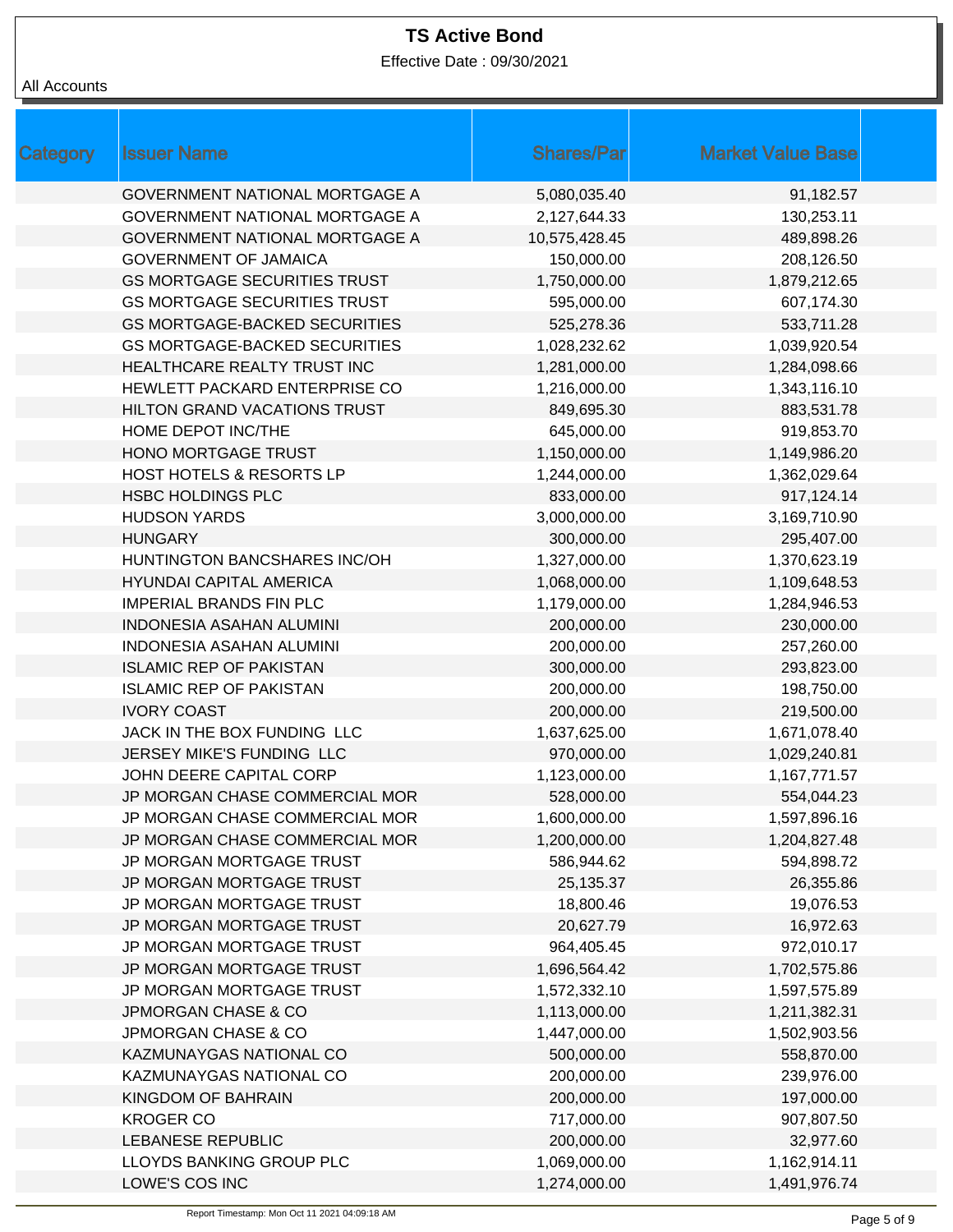Effective Date : 09/30/2021

| Category | <b>Issuer Name</b>              | <b>Shares/Par</b> | <b>Market Value Base</b> |
|----------|---------------------------------|-------------------|--------------------------|
|          | <b>MADISON AVENUE TRUST</b>     | 550,000.00        | 577,149.76               |
|          | <b>MADISON PARK FUNDING LTD</b> | 1,850,000.00      | 1,850,144.30             |
|          | <b>MADISON PARK FUNDING LTD</b> | 1,505,000.00      | 1,505,668.22             |
|          | <b>MARS INC</b>                 | 1,065,000.00      | 1,231,048.07             |
|          | MASTR ALTERNATIVE LOANS TRUST   | 18,624.91         | 19,782.51                |
|          | <b>MC BRAZIL DWNSTRM</b>        | 250,000.00        | 251,375.00               |
|          | <b>METINVEST BV</b>             | 200,000.00        | 216,500.00               |
|          | <b>METROPOLITAN EDISON</b>      | 297,000.00        | 332,560.02               |
|          | MICROCHIP TECHNOLOGY INC        | 1,351,000.00      | 1,349,158.94             |
|          | <b>MICROSOFT CORP</b>           | 535,000.00        | 615,106.46               |
|          | MID-AMERICA APARTMENTS          | 525,000.00        | 562,877.48               |
|          | <b>MID-STATE TRUST</b>          | 759,244.24        | 825,854.79               |
|          | MILL CITY MORTGAGE TRUST        | 947,979.04        | 982,229.81               |
|          | MONGOLIA INTL BOND              | 200,000.00        | 209,909.33               |
|          | MONGOLIA INTL BOND              | 200,000.00        | 193,690.66               |
|          | <b>MORGAN STANLEY</b>           | 1,106,000.00      | 1,229,753.03             |
|          | MORGAN STANLEY BAML TRUST       | 575,000.00        | 587,533.68               |
|          | <b>MYLAN INC</b>                | 1,042,000.00      | 1,188,411.69             |
|          | NEIGHBORLY ISSUER LLC           | 1,197,000.00      | 1,232,729.25             |
|          | <b>NETFLIX INC</b>              | 1,147,000.00      | 1,350,592.50             |
|          | <b>NEW MOUNTAIN CLO 1 LTD</b>   | 1,400,000.00      | 1,401,717.80             |
|          | <b>NGPL PIPECO LLC</b>          | 1,059,000.00      | 1,515,337.70             |
|          | NORFOLK SOUTHERN CORP           | 923,000.00        | 1,172,816.82             |
|          | NORTHWESTERN MUTUAL LIFE        | 922,000.00        | 1,049,616.55             |
|          | NTC CAPITAL I                   | 1,410,000.00      | 1,409,825.02             |
|          | NXP BV/NXP FUNDING LLC          | 987,000.00        | 1,140,943.40             |
|          | OFFICE CHERIFIEN DES PHO        | 200,000.00        | 242,040.00               |
|          | OFFICE CHERIFIEN DES PHO        | 200,000.00        | 198,000.00               |
|          | OHA LOAN FUNDING LTD            | 1,375,000.00      | 1,375,288.75             |
|          | OMAN GOV INTERNTL BOND          | 200,000.00        | 208,500.00               |
|          | OMAN GOV INTERNTL BOND          | 250,000.00        | 255,000.00               |
|          | OMAN SOVEREIGN SUKUK            | 200,000.00        | 210,382.40               |
|          | ORANGE LAKE TIMESHARE TRUST     | 87,631.25         | 88,636.63                |
|          | <b>OVINTIV EXPLORATION INC</b>  | 659,000.00        | 744,839.51               |
|          | PACIFIC GAS & ELECTRIC          | 1,409,000.00      | 1,275,134.83             |
|          | <b>PACIFICORP</b>               | 988,000.00        | 1,330,734.67             |
|          | PERTAMINA PERSERO PT            | 200,000.00        | 260,590.04               |
|          | PERUSAHAAN LISTRIK NEGAR        | 200,000.00        | 213,800.00               |
|          | PERUSAHAAN PENERBIT SBSN        | 300,000.00        | 328,476.00               |
|          | PETROBRAS GLOBAL FINANCE        | 200,000.00        | 206,700.00               |
|          | PETROLEOS DEL PERU SA           | 200,000.00        | 206,000.00               |
|          | PETROLEOS DEL PERU SA           | 200,000.00        | 199,782.00               |
|          | PETROLEOS MEXICANOS             | 100,000.00        | 101,080.00               |
|          | PETROLEOS MEXICANOS             | 250,000.00        | 218,041.25               |
|          | PETROLEOS MEXICANOS             | 204,000.00        | 210,201.60               |
|          | PETROLEOS MEXICANOS             | 181,000.00        | 171,189.80               |
|          | PHILLIPS 66 PARTNERS LP         | 943,000.00        | 984,628.82               |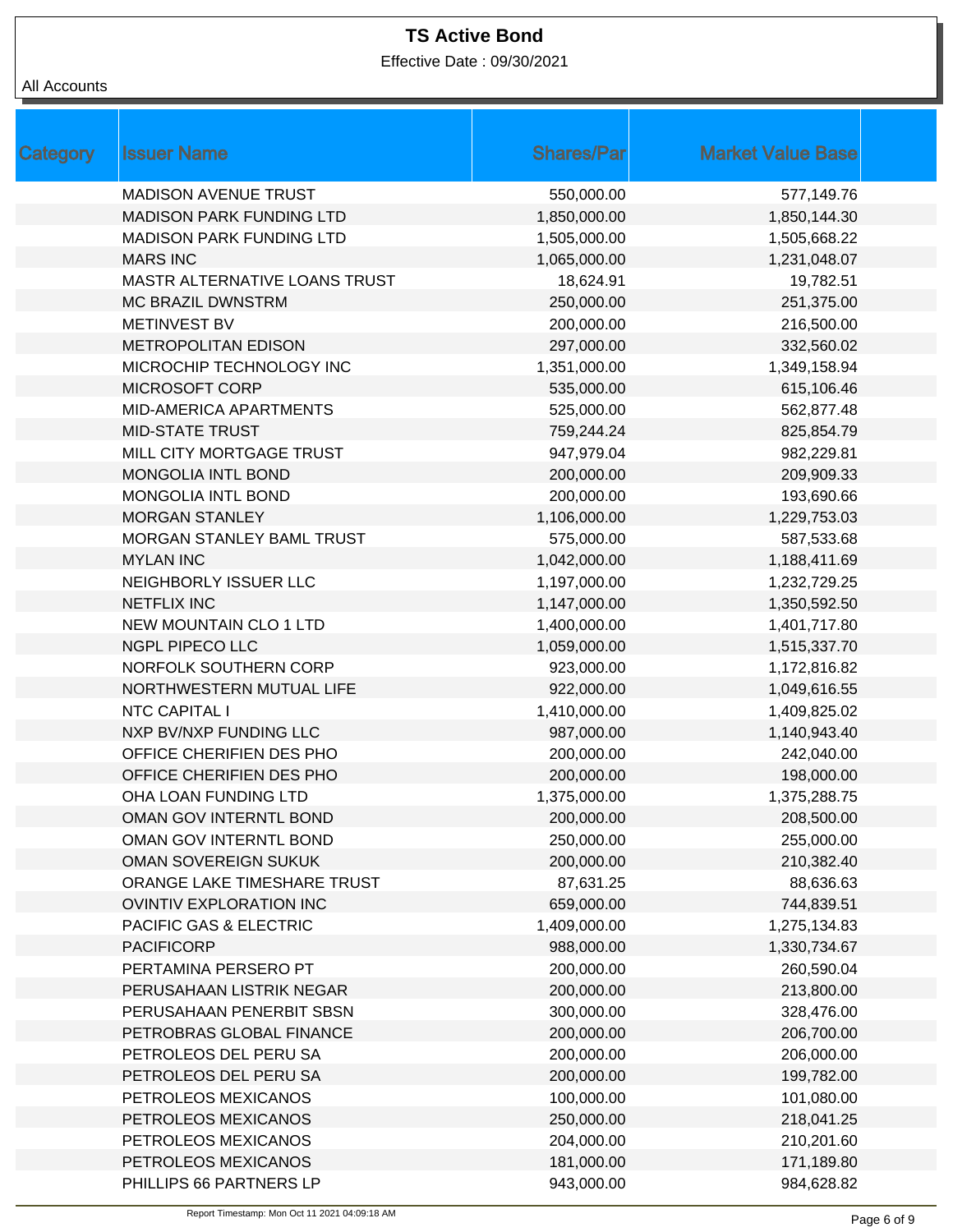Effective Date : 09/30/2021

| Category | <b>Issuer Name</b>             | <b>Shares/Par</b> | <b>Market Value Base</b> |
|----------|--------------------------------|-------------------|--------------------------|
|          | PNC CAPITAL TRUST C            | 1,497,000.00      | 1,451,511.86             |
|          | PROCTER & GAMBLE CO/THE        | 1,842,000.00      | 1,750,223.51             |
|          | PROVINCE OF SANTA FE           | 300,000.00        | 277,503.00               |
|          | <b>QATAR PETROLEUM</b>         | 400,000.00        | 399,808.00               |
|          | REDE D'OR FINANCE SARL         | 156,000.00        | 155,368.20               |
|          | REPUBLIC OF ANGOLA             | 275,000.00        | 284,625.00               |
|          | REPUBLIC OF ANGOLA             | 200,000.00        | 204,624.00               |
|          | REPUBLIC OF ARGENTINA          | 242,500.00        | 78,814.93                |
|          | REPUBLIC OF ARGENTINA          | 12,043.33         | 4,605.49                 |
|          | REPUBLIC OF BELARUS            | 200,000.00        | 202,956.00               |
|          | REPUBLIC OF COLOMBIA           | 250,000.00        | 274,410.00               |
|          | REPUBLIC OF COLOMBIA           | 604,000.00        | 587,377.92               |
|          | <b>REPUBLIC OF ECUADOR</b>     | 220,050.00        | 184,844.20               |
|          | <b>REPUBLIC OF ECUADOR</b>     | 347,885.00        | 229,172.72               |
|          | <b>REPUBLIC OF ECUADOR</b>     | 102,150.00        | 59,375.71                |
|          | <b>REPUBLIC OF ECUADOR</b>     | 26,958.00         | 14,389.10                |
|          | REPUBLIC OF EL SALVADOR        | 100,000.00        | 72,000.00                |
|          | REPUBLIC OF EL SALVADOR        | 25,000.00         | 19,062.75                |
|          | REPUBLIC OF EL SALVADOR        | 100,000.00        | 74,251.00                |
|          | REPUBLIC OF EL SALVADOR        | 75,000.00         | 57,188.25                |
|          | <b>REPUBLIC OF GHANA</b>       | 200,000.00        | 189,968.00               |
|          | <b>REPUBLIC OF GHANA</b>       | 200,000.00        | 182,250.00               |
|          | REPUBLIC OF GUATEMALA          | 200,000.00        | 230,512.00               |
|          | REPUBLIC OF KENYA              | 200,000.00        | 219,467.60               |
|          | <b>REPUBLIC OF NIGERIA</b>     | 200,000.00        | 204,514.00               |
|          | <b>REPUBLIC OF NIGERIA</b>     | 200,000.00        | 207,758.00               |
|          | <b>REPUBLIC OF NIGERIA</b>     | 200,000.00        | 200,552.00               |
|          | REPUBLIC OF PARAGUAY           | 200,000.00        | 231,502.00               |
|          | REPUBLIC OF PARAGUAY           | 216,000.00        | 207,146.16               |
|          | <b>REPUBLIC OF PERU</b>        | 1,633,000.00      | 1,376,194.42             |
|          | REPUBLIC OF SOUTH AFRICA       | 300,000.00        | 314,235.00               |
|          | REPUBLIC OF SOUTH AFRICA       | 200,000.00        | 190,500.00               |
|          | REPUBLIC OF SRI LANKA          | 375,000.00        | 234,048.75               |
|          | REPUBLIC OF SRI LANKA          | 200,000.00        | 121,116.00               |
|          | REPUBLIC OF TURKEY             | 350,000.00        | 271,915.00               |
|          | REPUBLIC OF TURKEY             | 400,000.00        | 331,360.00               |
|          | RESIDENTIAL ASSET SECURITIZATI | 146,359.13        | 98,057.09                |
|          | REYNOLDS AMERICAN INC          | 1,460,000.00      | 1,610,605.77             |
|          | ROPER TECHNOLOGIES INC         | 1,152,000.00      | 1,220,780.90             |
|          | SA GLOBAL SUKUK LTD            | 250,000.00        | 252,152.00               |
|          | SABRA HEALTH CARE LP           | 800,000.00        | 895,655.17               |
|          | SAUDI ARABIAN OIL CO           | 200,000.00        | 224,228.00               |
|          | SEQUOIA MORTGAGE TRUST         | 201,347.62        | 203,609.44               |
|          | SEQUOIA MORTGAGE TRUST         | 212,887.58        | 214,782.00               |
|          | SEQUOIA MORTGAGE TRUST         | 962,249.09        | 979,234.90               |
|          | SEQUOIA MORTGAGE TRUST         | 44,556.12         | 44,526.41                |
|          | SEQUOIA MORTGAGE TRUST         | 509,247.52        | 514,995.09               |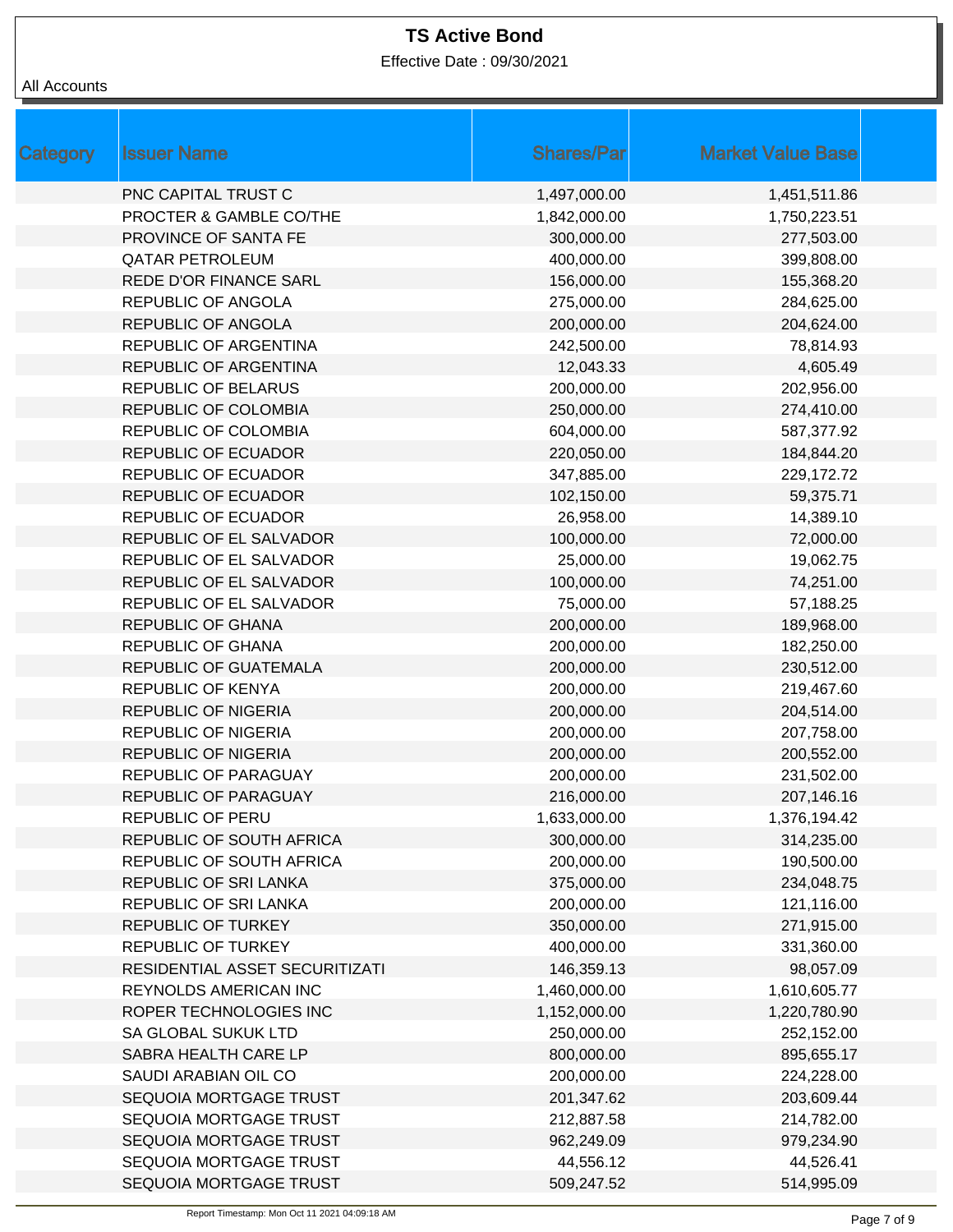Effective Date : 09/30/2021

| Category | <b>Issuer Name</b>                  | <b>Shares/Par</b> | <b>Market Value Base</b> |
|----------|-------------------------------------|-------------------|--------------------------|
|          | SHERWIN-WILLIAMS CO/THE             | 914,000.00        | 1,105,521.10             |
|          | <b>SK HYNIX INC</b>                 | 200,000.00        | 193,902.20               |
|          | <b>STARBUCKS CORP</b>               | 756,000.00        | 783,369.85               |
|          | <b>STATE OF ISRAEL</b>              | 200,000.00        | 251,050.00               |
|          | STORE CAPITAL CORP                  | 406,000.00        | 457,389.11               |
|          | <b>STORE CAPITAL CORP</b>           | 828,000.00        | 937,229.16               |
|          | <b>SUZANO AUSTRIA GMBH</b>          | 200,000.00        | 221,700.00               |
|          | <b>T-MOBILE USA INC</b>             | 1,325,000.00      | 1,465,330.62             |
|          | TAL ADVANTAGE VII LLC               | 1,163,500.00      | 1,171,141.64             |
|          | <b>TORONTO-DOMINION BANK</b>        | 1,348,000.00      | 1,350,504.29             |
|          | TOWD POINT MORTGAGE TRUST           | 535,395.79        | 536,909.84               |
|          | TOWD POINT MORTGAGE TRUST           | 248,062.41        | 248,715.29               |
|          | TOWD POINT MORTGAGE TRUST           | 650,000.00        | 684,070.01               |
|          | <b>TOWD POINT MORTGAGE TRUST</b>    | 1,713,290.69      | 1,804,368.88             |
|          | <b>TRANSNET SOC LTD</b>             | 375,000.00        | 378,787.50               |
|          | <b>TRUIST BANK</b>                  | 2,296,000.00      | 2,247,995.53             |
|          | UKRAINE GOVERNMENT                  | 400,000.00        | 409,504.00               |
|          | <b>UKRAINE GOVERNMENT</b>           | 200,000.00        | 216,867.60               |
|          | ULKER BISKUVI SANAYI AS             | 400,000.00        | 423,948.00               |
|          | UNITED MEXICAN STATES               | 200,000.00        | 223,496.00               |
|          | UNITED MEXICAN STATES               | 200,000.00        | 224,840.00               |
|          | UNITED MEXICAN STATES               | 300,000.00        | 328,737.00               |
|          | UNITED MEXICAN STATES               | 656,000.00        | 581,891.68               |
|          | UNITEDHEALTH GROUP INC              | 1,214,000.00      | 1,343,074.73             |
|          | <b>US TREASURY N/B</b>              | 2,000,000.00      | 2,333,437.50             |
|          | <b>US TREASURY N/B</b>              | 983,000.00        | 934,771.56               |
|          | <b>US TREASURY N/B</b>              | 3,135,000.00      | 3,059,564.06             |
|          | <b>US TREASURY N/B</b>              | 3,000,000.00      | 3,103,710.93             |
|          | <b>US TREASURY N/B</b>              | 5,000,000.00      | 5,228,710.95             |
|          | <b>US TREASURY N/B</b>              | 3,000,000.00      | 3,140,390.64             |
|          | US TREASURY N/B                     | 1,875,000.00      | 1,894,775.40             |
|          | <b>US TREASURY N/B</b>              | 2,700,000.00      | 2,831,519.54             |
|          | <b>US TREASURY N/B</b>              | 2,000,000.00      | 2,084,843.76             |
|          | <b>US TREASURY N/B</b>              | 5,375,000.00      | 5,398,515.63             |
|          | <b>US TREASURY N/B</b>              | 4,900,000.00      | 4,907,656.25             |
|          | <b>US TREASURY N/B</b>              | 27,070,000.00     | 26,440,833.92            |
|          | <b>US TREASURY N/B</b>              | 5,500,000.00      | 5,322,109.38             |
|          | <b>US TREASURY N/B</b>              | 5,605,000.00      | 5,597,336.90             |
|          | <b>US TREASURY N/B</b>              | 30,020,000.00     | 29,756,152.42            |
|          | <b>VERIZON COMMUNICATIONS</b>       | 1,586,000.00      | 1,472,645.46             |
|          | <b>VIACOMCBS INC</b>                | 847,000.00        | 1,058,027.37             |
|          | <b>VIRGINIA ELEC &amp; POWER CO</b> | 821,000.00        | 871,238.20               |
|          | <b>VISA INC</b>                     | 723,000.00        | 870,015.24               |
|          | <b>VMWARE INC</b>                   | 1,248,000.00      | 1,241,718.04             |
|          | VOYA CLO 2017-4 LTD.                | 600,000.00        | 600,021.60               |
|          | VOYA CLO LTD                        | 1,505,000.00      | 1,505,070.74             |
|          | <b>WALMART INC</b>                  | 1,053,000.00      | 1,115,952.59             |